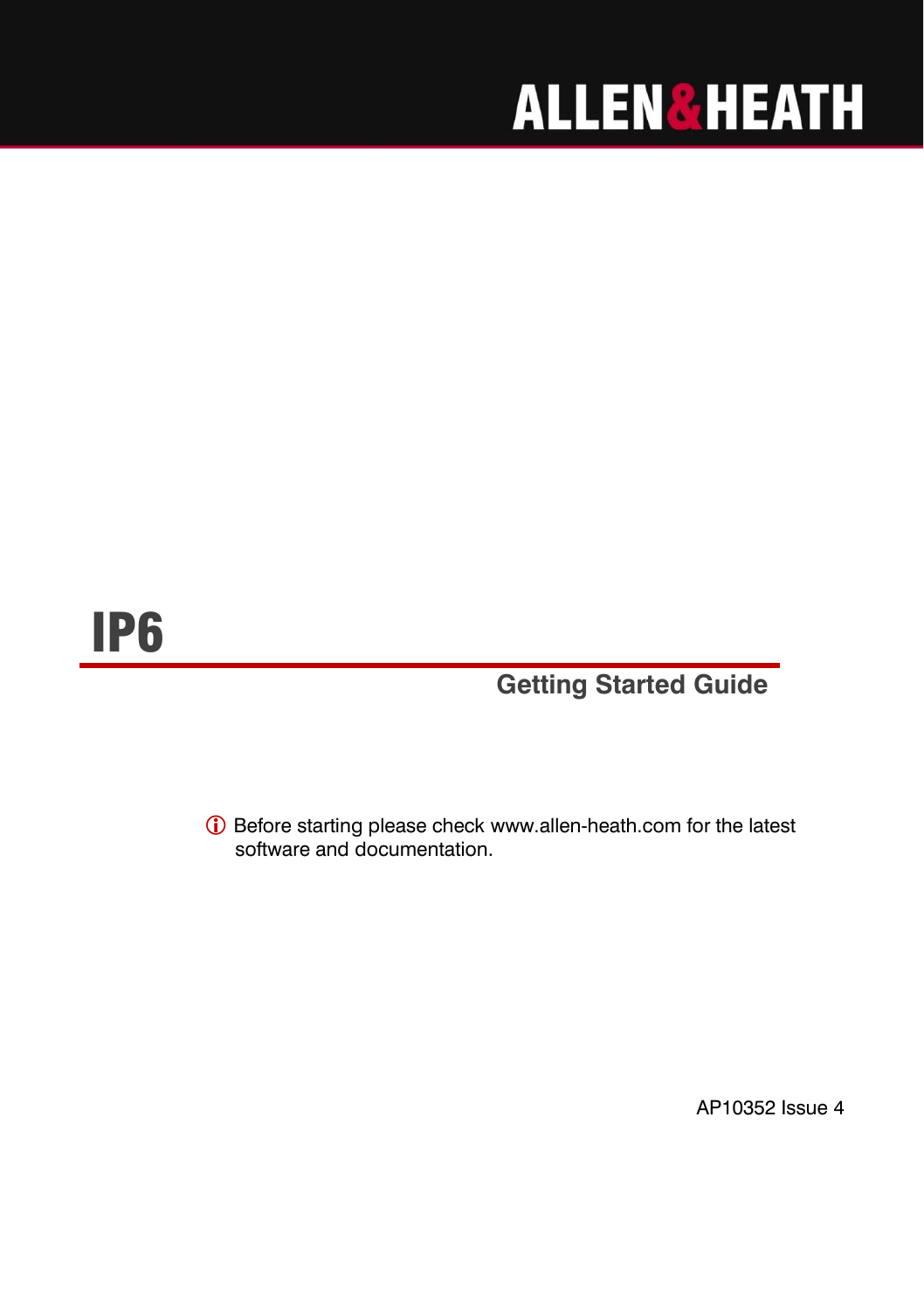### **Limited One Year Manufacturer's Warranty**

Allen & Heath warrants the Allen &Heath -branded hardware product and accessories contained in the original packaging ("**Allen & Heath Product**") against defects in materials and workmanship when used in accordance with Allen & Heath's user manuals, technical specifications and other Allen & Heath product published guidelines for a period of ONE (1) YEAR from the date of original purchase by the end-user purchaser ("**Warranty Period**").

This warranty does not apply to any non-Allen & Heath branded hardware products or any software, even if packaged or sold with Allen & Heath hardware.

Please refer to the licensing agreement accompanying the software for details of your rights with respect to the use of software/firmware ("EULA").

Details of the EULA, warranty policy and other useful information can be found on the Allen & Heath website: [www.allen-heath.com/legal.](http://www.allen-heath.com/legal)

Repair or replacement under the terms of the warranty does not provide right to extension or renewal of the warranty period. Repair or direct replacement of the product under the terms of this warranty may be fulfilled with functionally equivalent service exchange units.

This warranty is not transferable. This warranty will be the purchaser's sole and exclusive remedy and neither Allen & Heath nor its approved service centres shall be liable for any incidental or consequential damages or breach of any express or implied warranty of this product.

### **Conditions Of Warranty**

The equipment has not been subject to misuse either intended or accidental, neglect, or alteration other than as described in the User Guide or Service Manual, or approved by Allen & Heath.

Any necessary adjustment, alteration or repair has been carried out by an authorised Allen & Heath distributor or agent.

The defective unit is to be returned carriage prepaid to the place of purchase, an authorised Allen & Heath distributor or agent with proof of purchase. Please discuss this with the distributor or the agent before shipping. Units returned should be packed in the original carton to avoid transit damage.

DISCLAIMER: Allen & Heath shall not be liable for the loss of any saved/stored data in products that are either repaired or replaced.

Check with your Allen & Heath distributor or agent for any additional warranty information which may apply. If further assistance is required please contact Allen & Heath Ltd.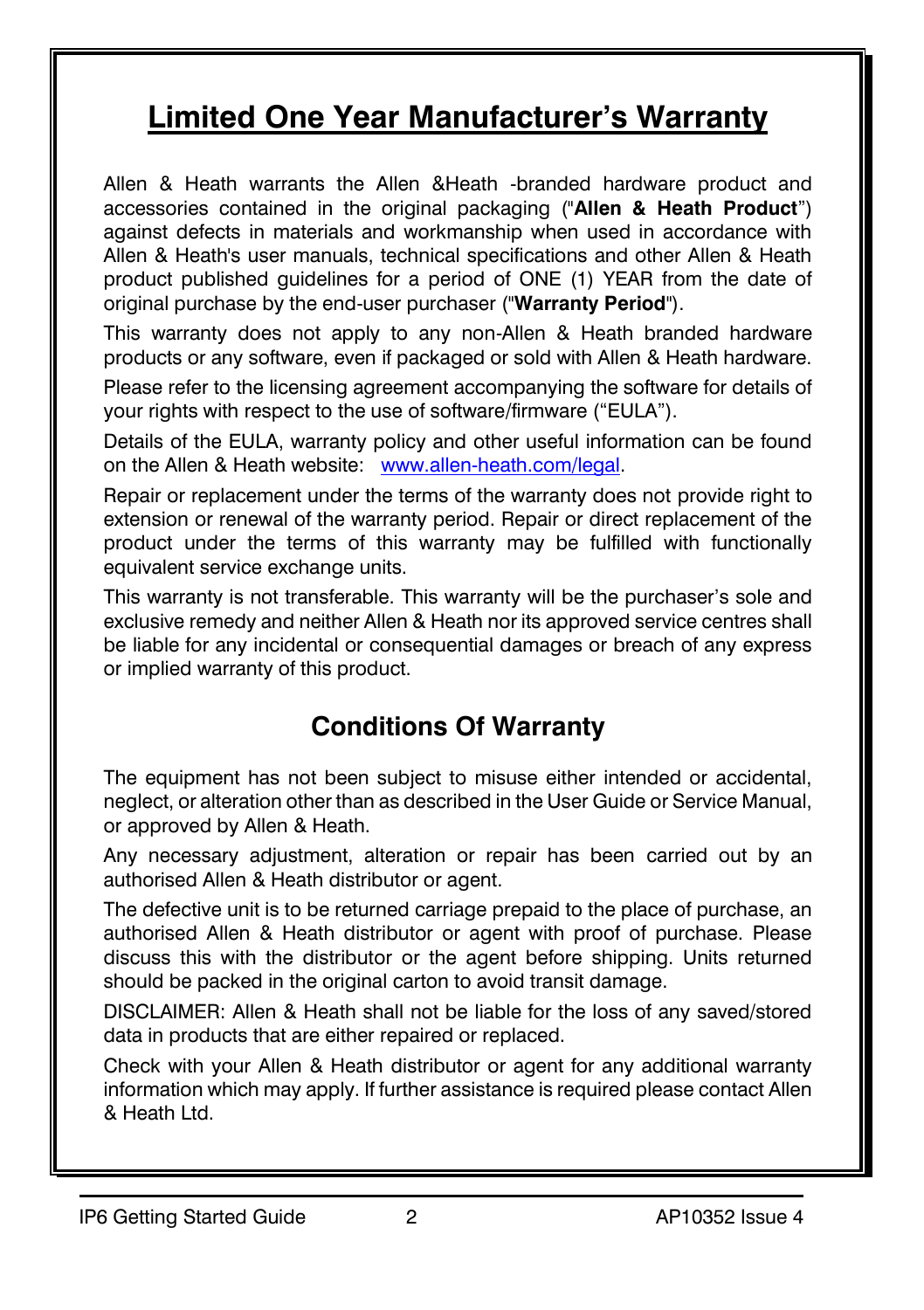### <span id="page-2-0"></span>**IMPORTANT - Read before starting**

### **Safety instructions**

Before starting, read the **Important Safety Instructions** printed on the sheet supplied with the equipment. For your own safety and that of the operator, technical crew and performers, follow all instructions and heed all warnings printed on the sheet and on the equipment panels.



Refer to this Getting Started Guide for information on applicable power supply whenever this symbol is printed on the equipment panels.

### **System operating firmware**

The function of the IP Remote Controller is determined by the firmware (operating software) that the mixing system runs. Firmware is updated regularly as new features are added and improvements made.

 Check [www.allen-heath.com](http://www.allen-heath.com/) for the latest version of mixer or AHM firmware. dLive requires firmware V1.60 or higher to work the IP1.

#### **Software licence agreement**

By using this Allen & Heath product and the software within it you agree to be bound by the terms of the relevant **End User Licence Agreement** (EULA), a copy of which can be found at [www.allen-heath.com/legal.](http://www.allen-heath.com/legal) You agree to be bound by the terms of the EULA by installing, copying, or using the software.

### **Further information**

Please refer to the **Allen & Heath website** for further information, knowledgebase and technical support. For more information on system setup and mixing functions please refer to the mixer or AHM processor guides available for download at [www.allen](http://www.allen-heath.com/)[heath.com.](http://www.allen-heath.com/)

Check for the latest version of this Getting Started Guide.

You can also join our Allen & Heath Digital Community to share knowledge and information with other users.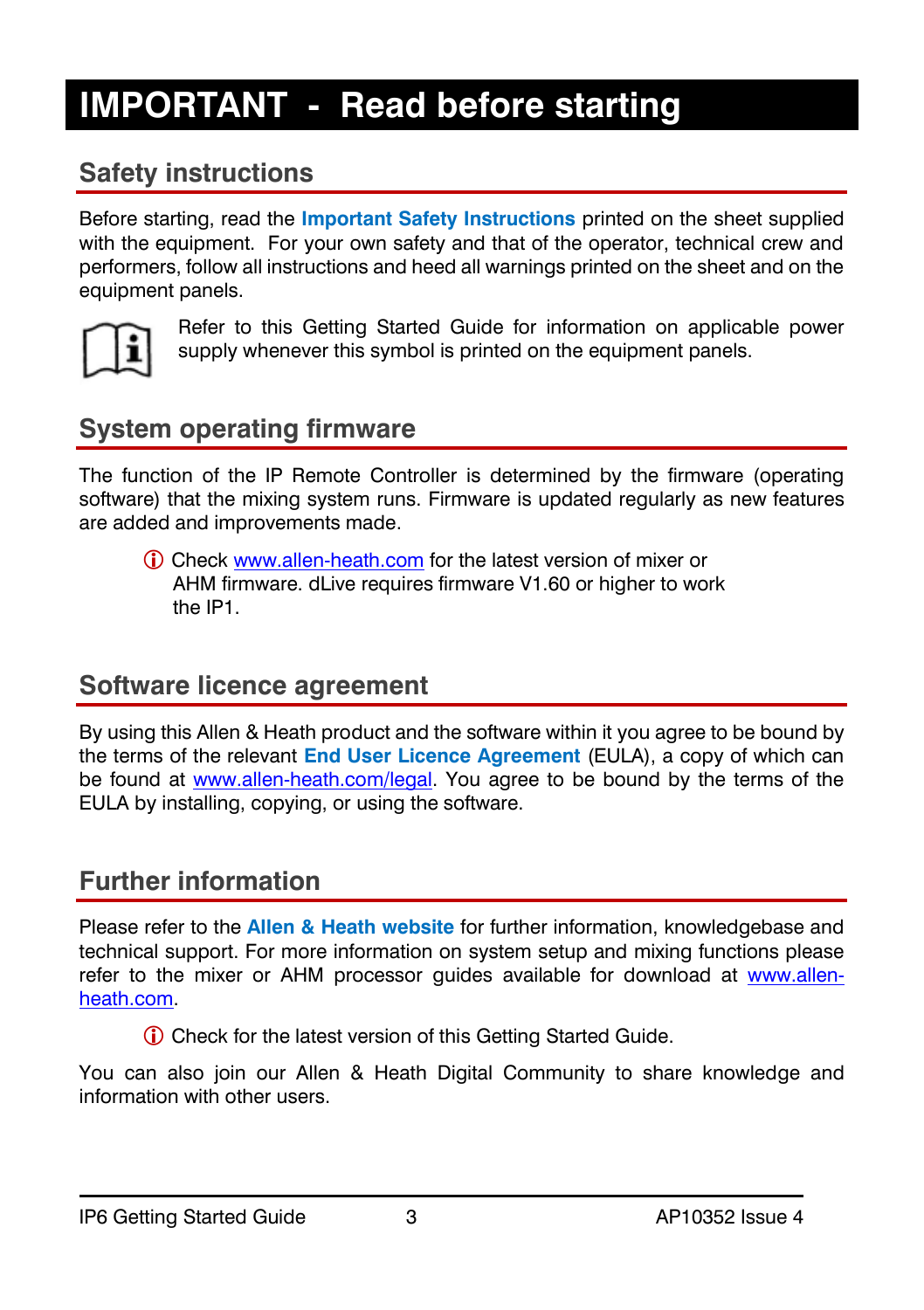#### **General precautions**

- Use only the power supply provided with this device (Sunpower EA1024H1-120).
- Protect the equipment from damage through liquid or dust contamination. Cover the equipment when it is not being used for a long period.
- If the equipment has been stored in sub-zero temperatures allow time for it to reach normal operating temperature before use at the venue. Recommended operating temperature is 0 to 35 degrees Celsius.
- Avoid using the equipment in extreme heat and direct sunlight. Make sure there is adequate air movement around the equipment.
- Clean the equipment with a soft brush and dry lint-free cloth. Do not use chemicals, abrasives or solvents.
- It is recommended that servicing is carried out only by an authorised Allen & Heath agent. Contact details for your local distributor can be found on the Allen & Heath website. Allen & Heath do not accept liability for damage caused by maintenance, repair or modification by unauthorised personnel.

#### **Register your product**

Register your product online a[t www.allen-heath.com/register.](http://www.allen-heath.com/register)

#### IP6 Getting Started Guide

Copyright © 2021 Allen & Heath. All rights reserved.

## ALLEN&HEATH

Allen & Heath Limited, Kernick Industrial Estate, Penryn, Cornwall, TR10 9LU, UK

[http://www.allen-heath.com](http://www.allen-heath.com/)

#### IP6 Getting Started Guide 4 AP10352 Issue 4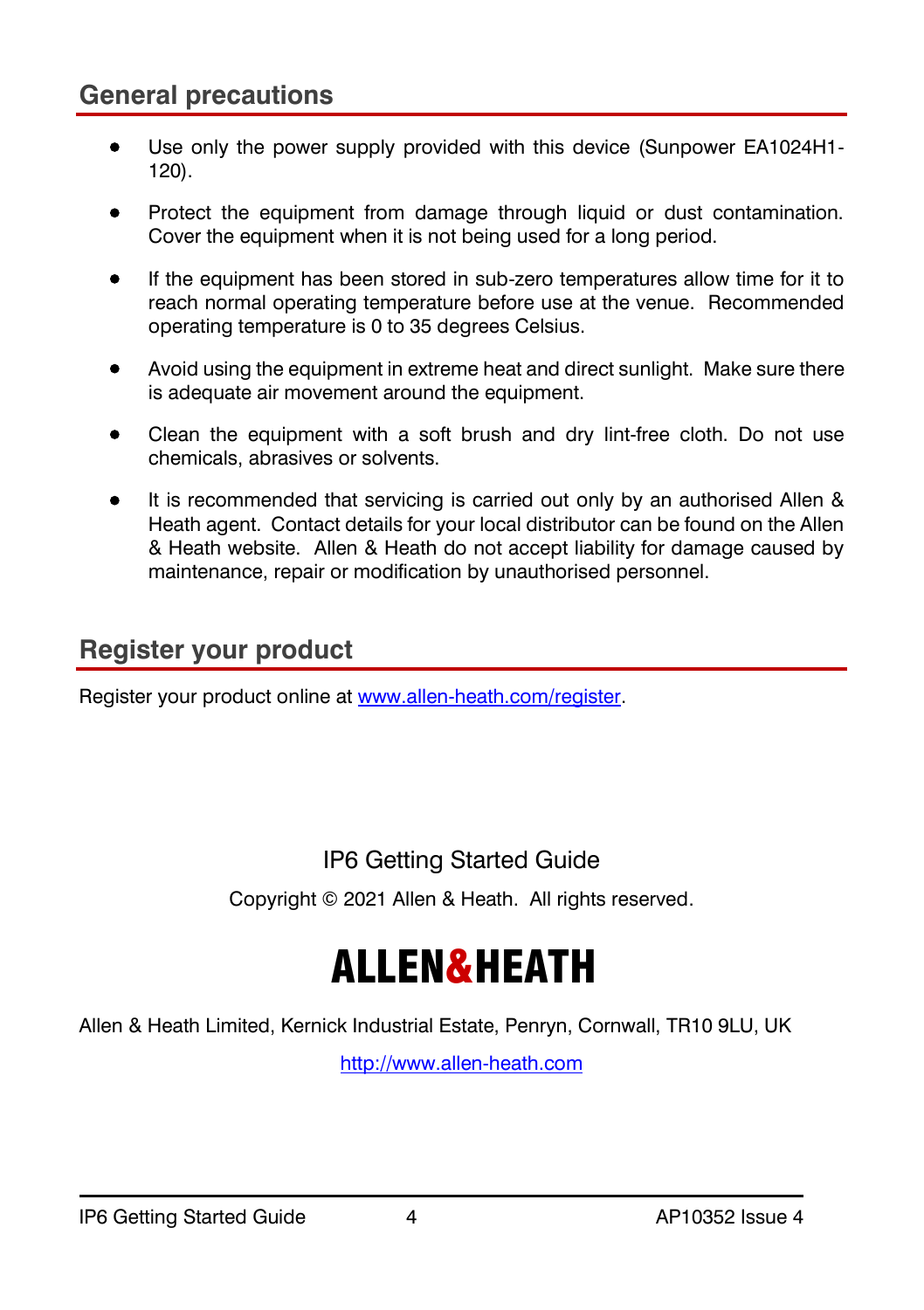### **Contents**

<span id="page-4-0"></span>

| 1.             |     |  |
|----------------|-----|--|
| 2.             |     |  |
|                | 2.1 |  |
| 3.             |     |  |
| 4.             |     |  |
| 5.             |     |  |
| 5.1            |     |  |
| 5.2            |     |  |
| 5.3            |     |  |
| 5.4            |     |  |
| 6.             |     |  |
| 7 <sub>1</sub> |     |  |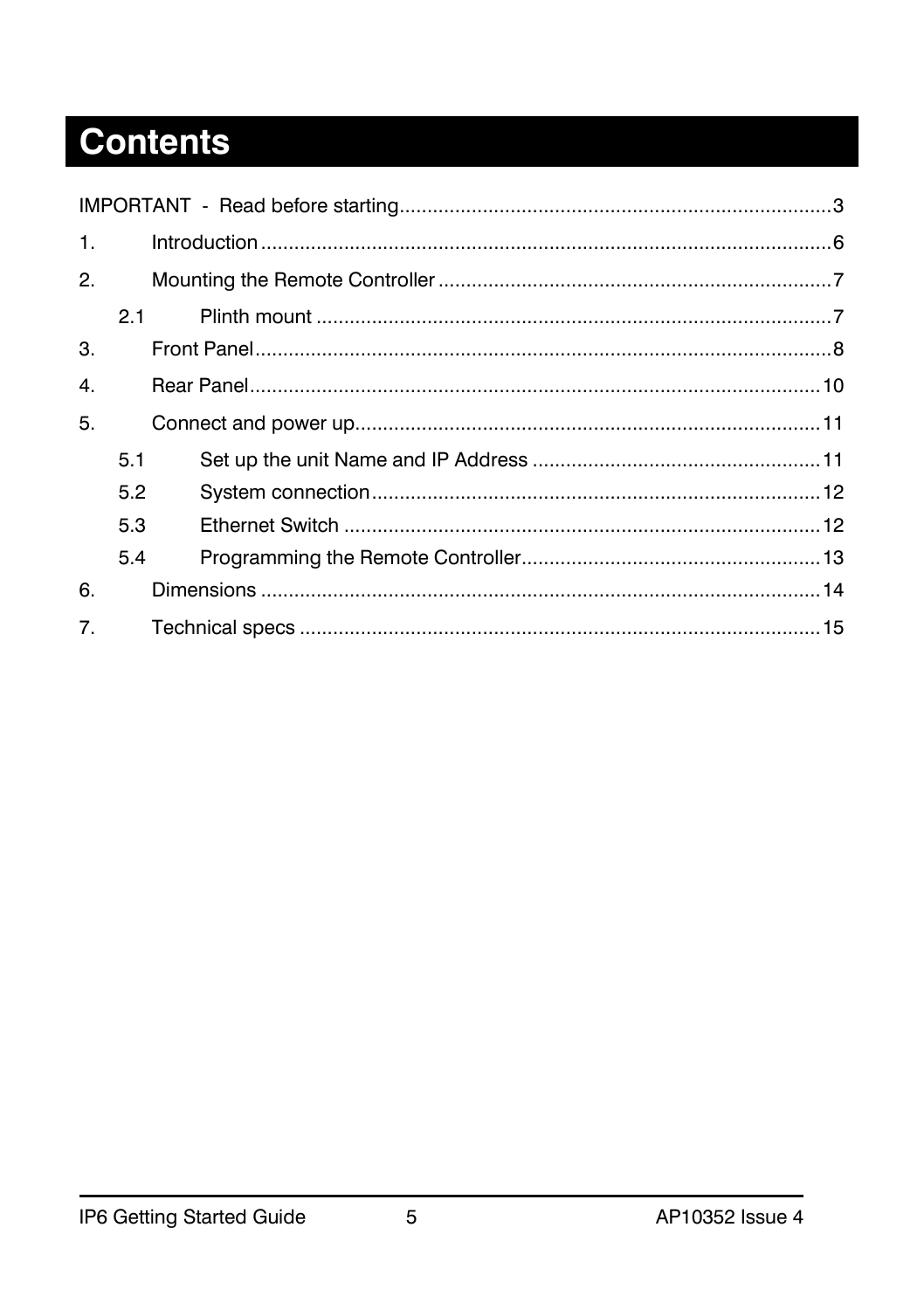### **Packed items**

Check you have received the following:

- IP6 Remote Controller
- Getting Started Guide AP10352
- Safety Sheet
- 12V Power Supply

### **1. Introduction**

The IP6 is part of the Allen & Heath IP Series of remote controllers. It interfaces with the AHM, dLive or Avantis mixing system via standard TCP/IP Network connections and can therefore be networked with other controllers, computers and third party devices using standard Ethernet infrastructure. It can be powered by an external 12V PSU or over Ethernet (PoE).

The IP6 controls and functions are programmed using the AHM System Manager software, dLive Surface / Director software, or Avantis mixer / Director software, and can suit a number of applications including:

- Personal Monitoring The IP6 can be configured to control the Send levels, Pans and assignments of multiple channels to a specific mix on the dLive/Avantis, for example for wireless IEM use, giving musicians the freedom to control their own monitor sound.
- Installation The installer or system integrator can configure the IP6 to provide the degree of control needed by the day to day operator, for example the levels of microphones and music sources in a room.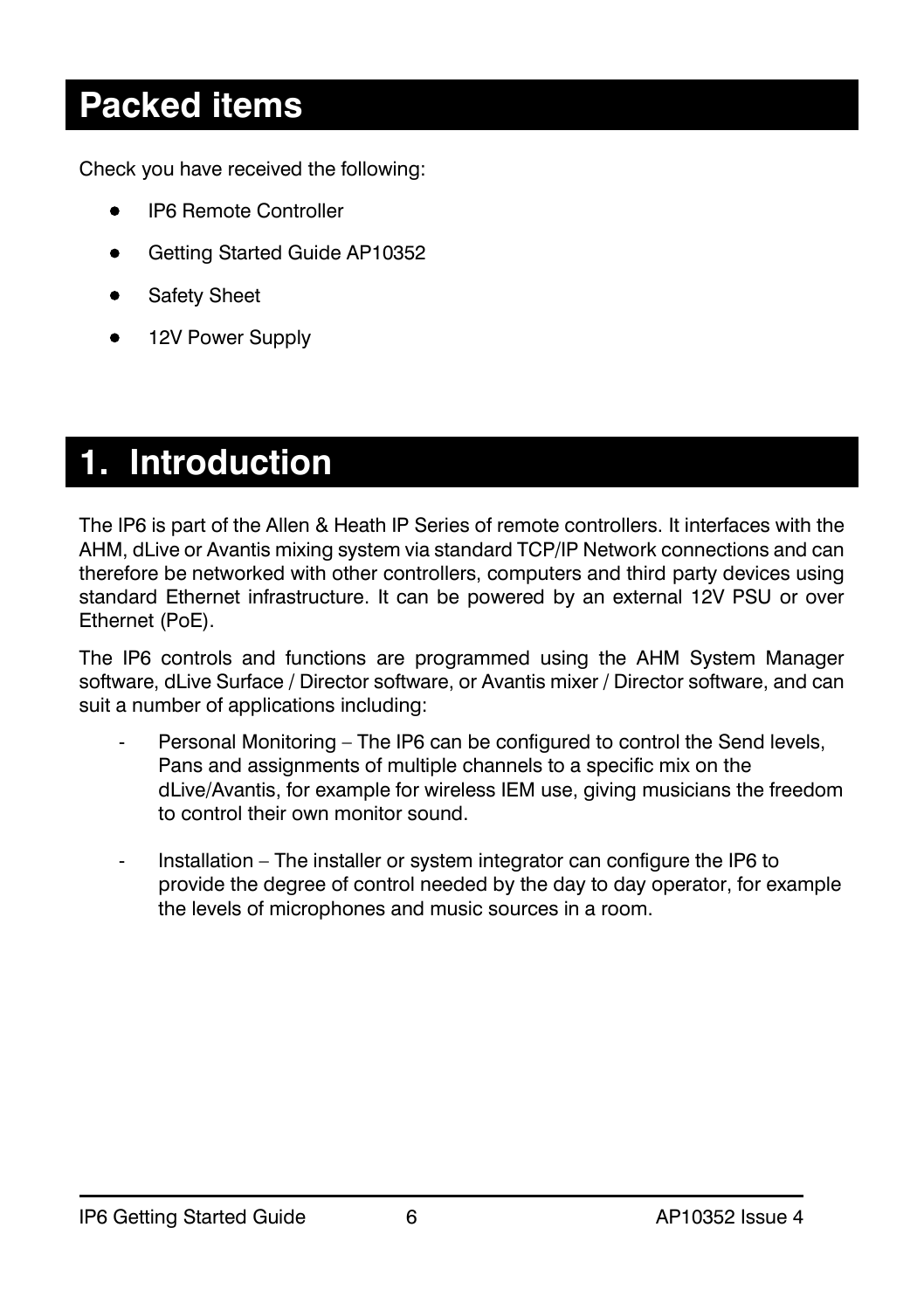### <span id="page-6-0"></span>**2. Mounting the Remote Controller**

The IP6 can be used free standing or mounted on a standard microphone stand thanks to the integrated 3/8" threaded hole.



**AB8999** Mic stand bracket **AB8705** Push in headphone holder





### <span id="page-6-1"></span>**2.1 Plinth mount**

Use the holes indicated below for 6B screws when mounting in a plinth, podium or furniture. Ensure adequate air flow around the unit.

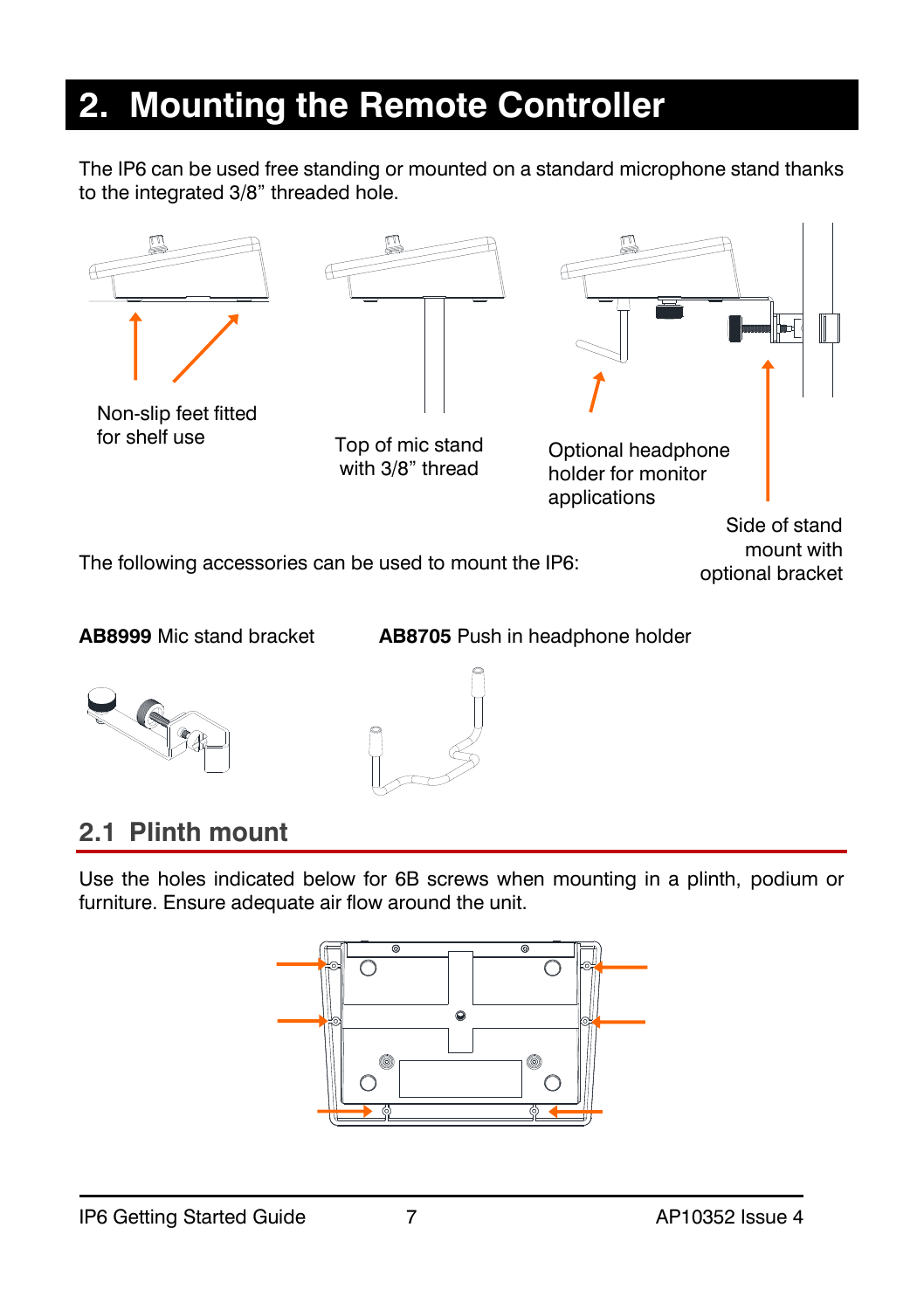### <span id="page-7-0"></span>**3. Front Panel**



 **SoftKeys** – 2 sets of 6x backlit assignable keys. Can be configured individually or as part of a vertical 'Rotary Strip'. Available functions include Send / Crosspoint On/Off, PAFL, Mute, Scene / Preset Recall, Tap Tempo, Talkback Assign, Custom MIDI. 1

 **LCD Displays** – 6x colour displays providing information on the channels and on the function of the SoftKeys. 2

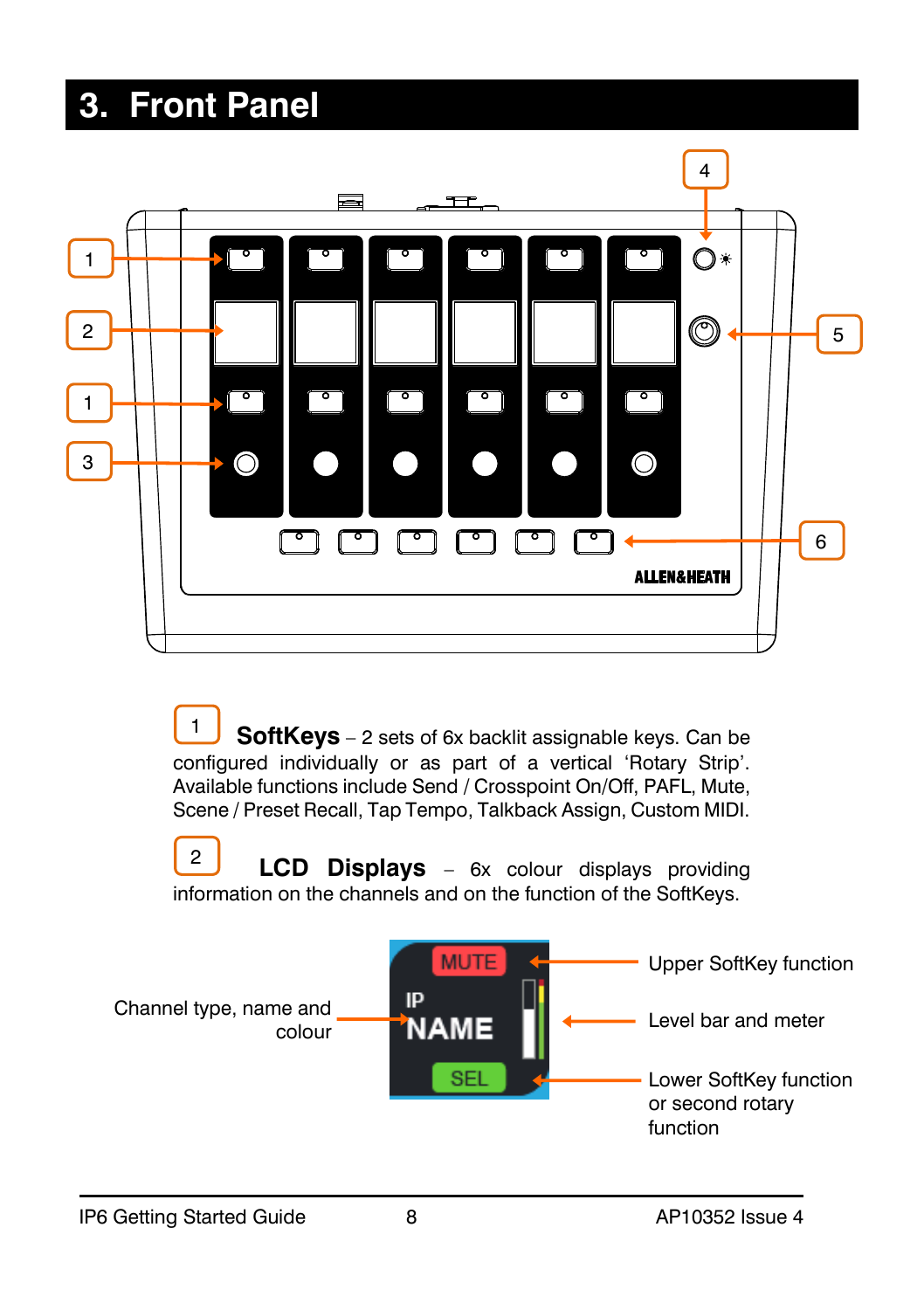**Rotary Encoders** – 6x assignable dual function rotary controls. Can be configured individually or as part of a vertical 'Rotary Strip'. Push and turn a rotary to control its second function. 3

Available functions include Input Level, Mix/Zone Level, DCA Level, Aux Send Level, FX Send Level, Matrix Send Level, Pan, Custom MIDI.

**Dimmer** – Steps through different brightness presets for all displays and keys, for use in low light environments. 4

 **SoftKey (Alt View)** – Assignable key. Can be configured to show alternative information on the LCD displays. 5

Other available functions include Send On/Off, PAFL, Mute, Scene Recall, Tap Tempo, Talkback Assign, Custom MIDI.

 **SoftKeys (Layers)** – 6x additional, backlit assignable keys. Can be configured to change Layers on the Remote Controller. This allows up to 6 different sets of controls / channels instantaneously available at a press of a button. For example you can control the sends of 36 individual Inputs to a monitor mix, or set up the Layers to control the sound to 6 different zones in a venue. 6

<span id="page-8-0"></span>Other available functions include Send On/Off, PAFL, Mute, Scene Recall, Tap Tempo, Talkback Assign, Custom MIDI.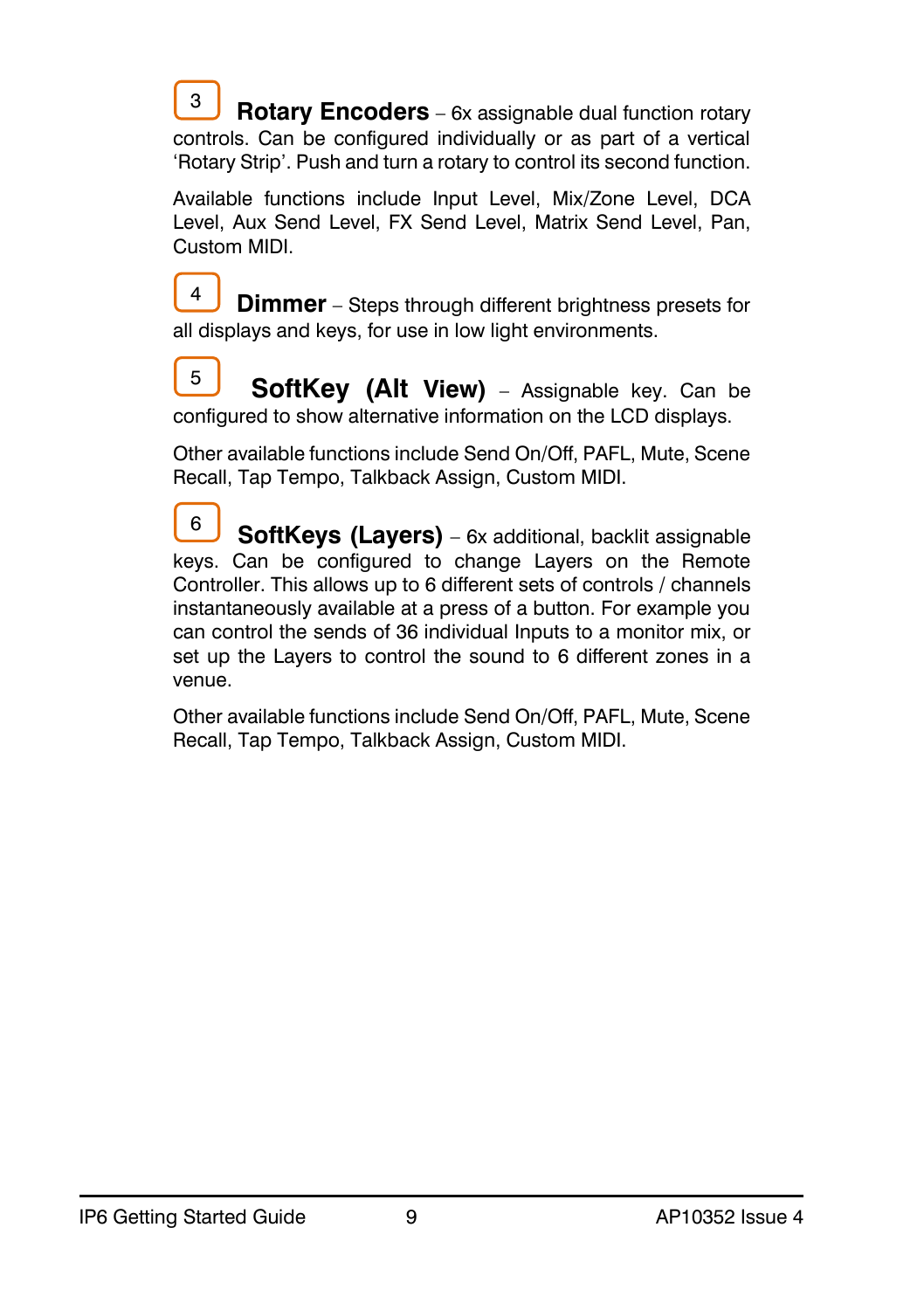### **4. Rear Panel**



 **Network** – Fast Ethernet, PoE compliant Network port for connection to the mixing system. 1

 The IP6 provides a locking Neutrik EtherCon socket to protect the connection. Use cables fitted with locking EtherCon for touring or rental applications.

 The maximum cable length is 100m. Use STP (shielded twisted pair) CAT5 or higher cables. Those with both foil and braided screens provide shielding from interference and are generally more rugged. Stranded core cables are less prone to damage when kinged or repeatedly coiled. Refer to [www.allen-heath.com](http://www.allen-heath.com/) for a list of CAT5 cables available to order.

**Ext DC In** – External PSU input. Alternatively, the IP6 can be powered via the Network port when connected to a PoE switch.  $\mathfrak{p}$ 

A plastic P-clip cable clamp is provided to secure the DC cable.

Only use the power supply provided in the box.

**Reset Network Settings** - A recessed switch lets you reset the network settings to factory default. To reset, insert a pointed object to press the switch whilst applying power to the unit, then release. 3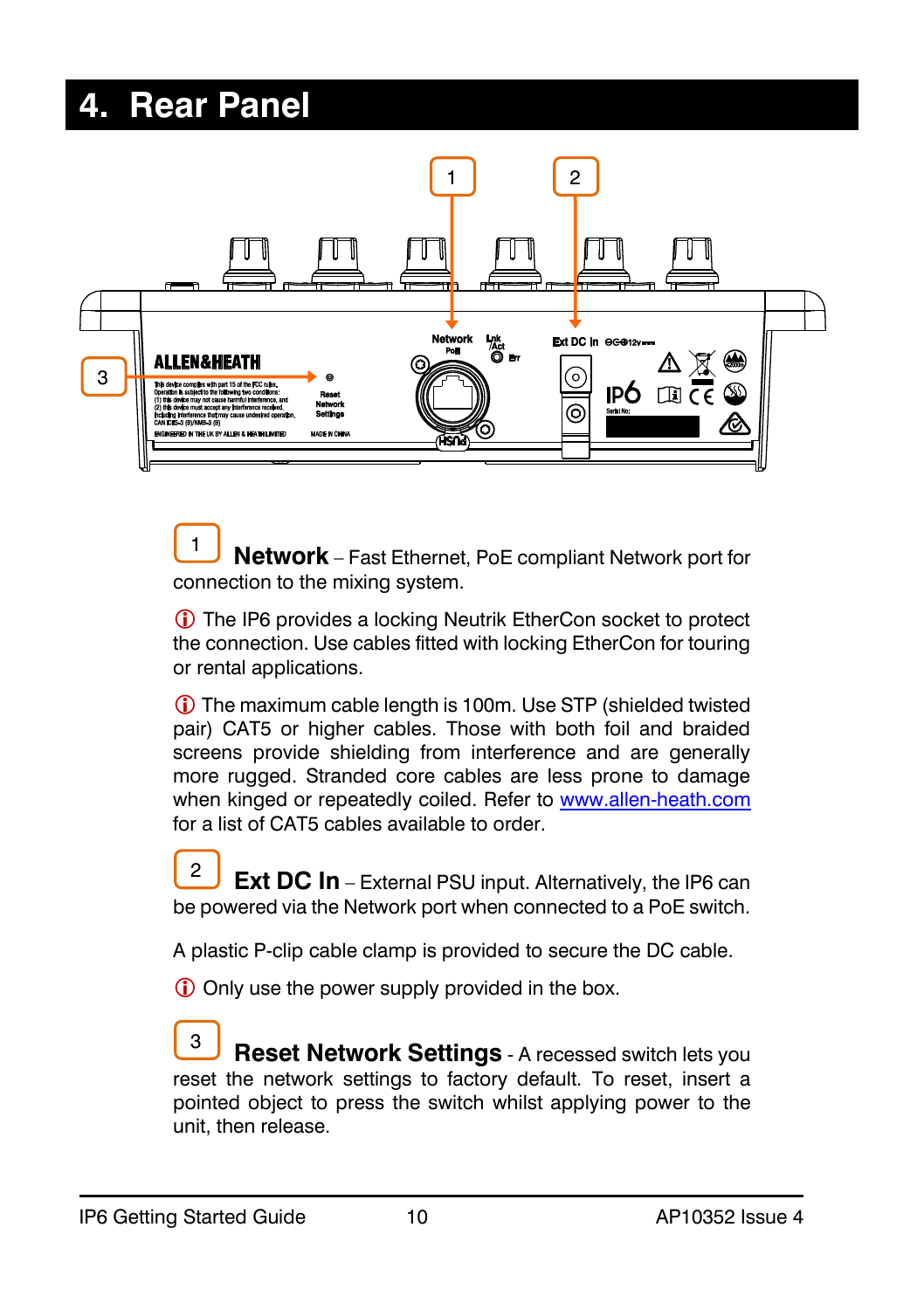### <span id="page-10-1"></span><span id="page-10-0"></span>**5.1 Set up the unit Name and IP Address**

When connecting multiple IP Remote Controllers to the same network, ensure each unit is set to a unique Name and IP Address beforehand. Alternatively you can enable DHCP on the Remote Controllers, provided a DHCP Server is present on the network and the DHCP range is compatible with the IP Address of the mixing system.

The factory default settings are as follows:

| Unit Name   | IP6           |
|-------------|---------------|
| DHCP        | Off           |
| IP Address  | 192.168.1.72  |
| Subnet Mask | 255.255.255.0 |
| Gateway     | 192.168.1.254 |

There are two ways of editing these settings:

**Browser access** – Connect a PC or Mac computer to the Network port of the IP6. Set your computer to a compatible, static IP Address, for example 192.168.1.100 with Subnet 255.255.255.0. Open a web browser and type the IP6 default IP Address **192.168.1.72** in the URL bar. This will give access to the unit network settings. Repeat the operation for each IP6 unit.

**System software** – Connect the IP6 to a dLive/Avantis/AHM Network port. Use the mixer touchscreen interface or Director / System Manager software to edit the IP6 network settings. Once applied, repeat the operation for each IP6 unit.

<span id="page-10-2"></span>**C**) Refer to the mixer or AHM processor quides available for download a[t www.allen-heath.com](http://www.allen-heath.com/) for more information.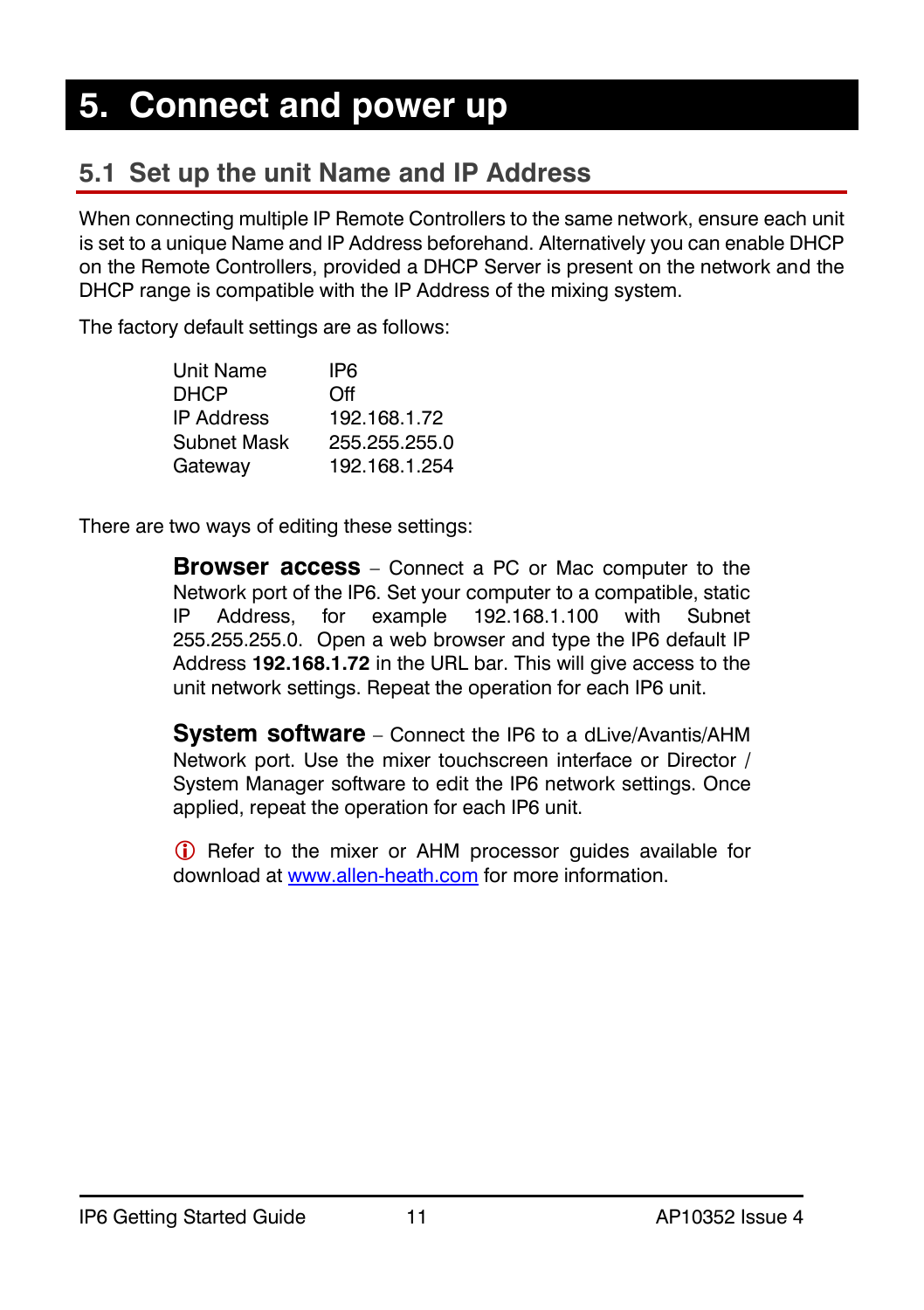Connect the IP6 to a dLive / Avantis / AHM Network port using a CAT5 cable up to 100m long.



Power up the IP6 by plugging the external PSU into the DC In socket. The port Lnk/Err indicator flashes at a steady rate when the link is established. The unit Name and IP address are displayed on the LCD Displays for easy identification of the unit. After a few seconds the IP6 will display the assignments and functions if any have been set for the unit.

> If the firmware in a connected IP Remote Controller is not the same version as that in the mixing system, then the host mixer or processor will automatically update the IP firmware at power up.

### <span id="page-11-0"></span>**5.3 Ethernet Switch**

For parallel connection of multiple IP Remote Controllers you can use a standard Ethernet switch.

> For PoE (Power over Ethernet) either of the two standards 802.3af (15.4W at source) or 802.3at (25.5W at source) is suitable. Check that the overall power rating is enough to provide for all IP Remote Controllers you wish to connect (allow 10W per IP6 unit).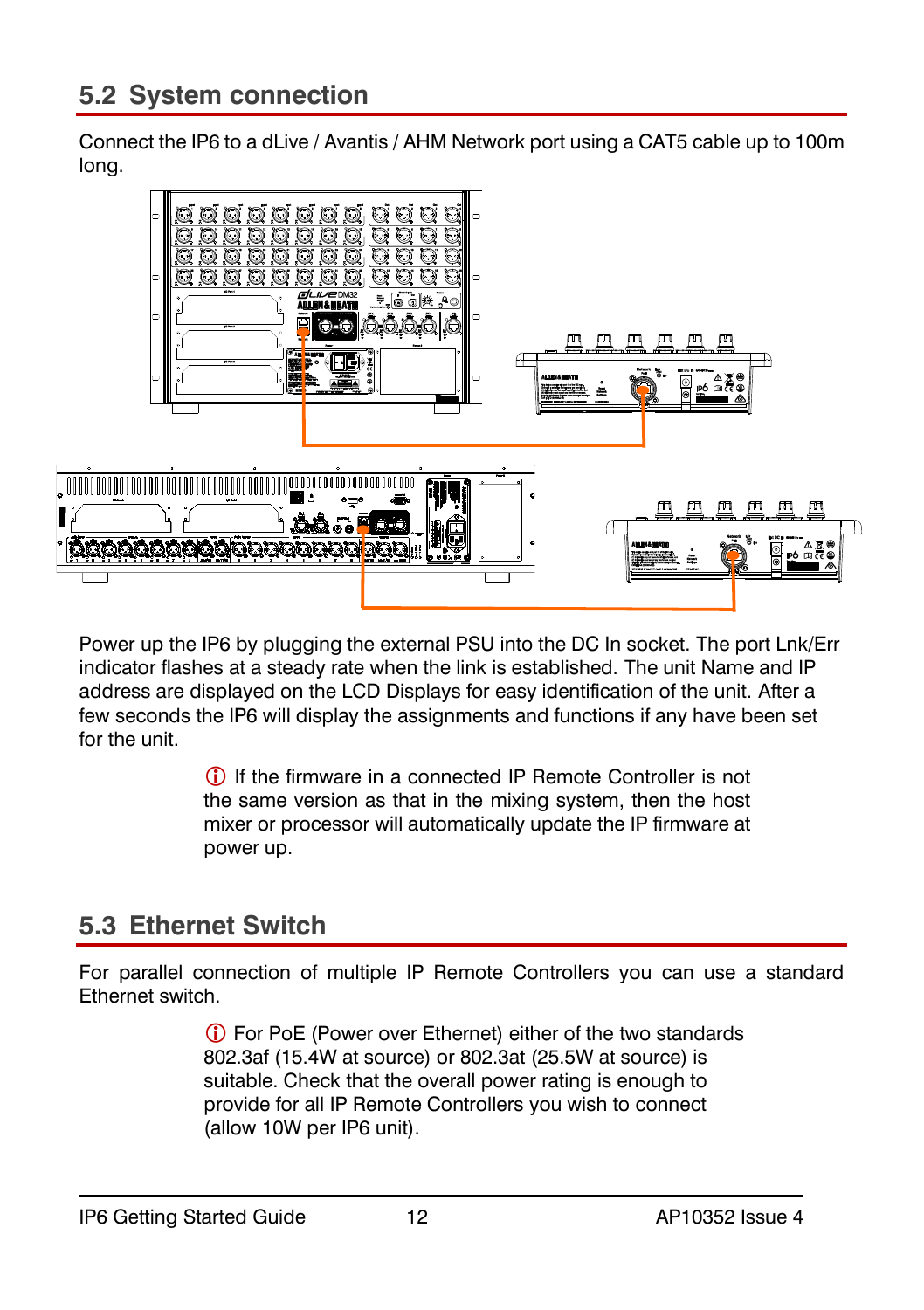### <span id="page-12-0"></span>**5.4 Programming the Remote Controller**

Use the AHM System Manager software, dLive Surface / Director software, or Avantis mixer / Director software to configure the controller as appropriate.

With dLive, the IP6 can be set to link to either the **MixRack** or the **Surface**. This is regardless of the physical Network connection, for example the unit might be physically connected to the MixRack but set to link to the Surface. Linking to the MixRack provides an independent Remote Controller that can be used with or without Surface connection. Linking to the Surface adds the ability to assign extra functions to the IP6 SoftKeys such as **Sel** and **Mix**.

The functions and assignments of the IP6 are stored in the dLive / Avantis Scenes or AHM Presets. They are not stored locally on the Remote Controller.

> **C** Refer to the mixer or AHM processor guides available for download a[t www.allen-heath.com](http://www.allen-heath.com/) for more information.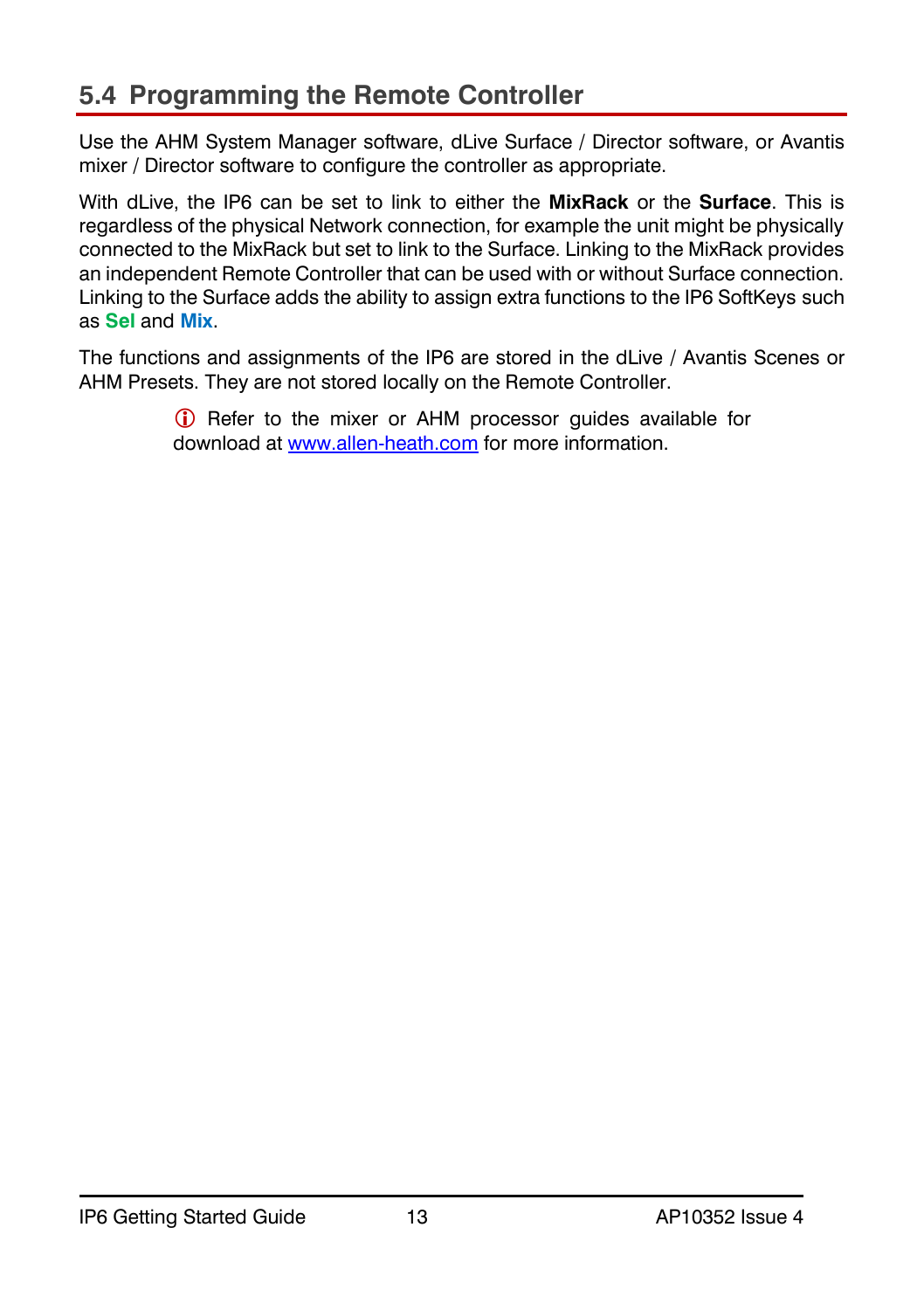### <span id="page-13-0"></span>**6. Dimensions**

<span id="page-13-1"></span>